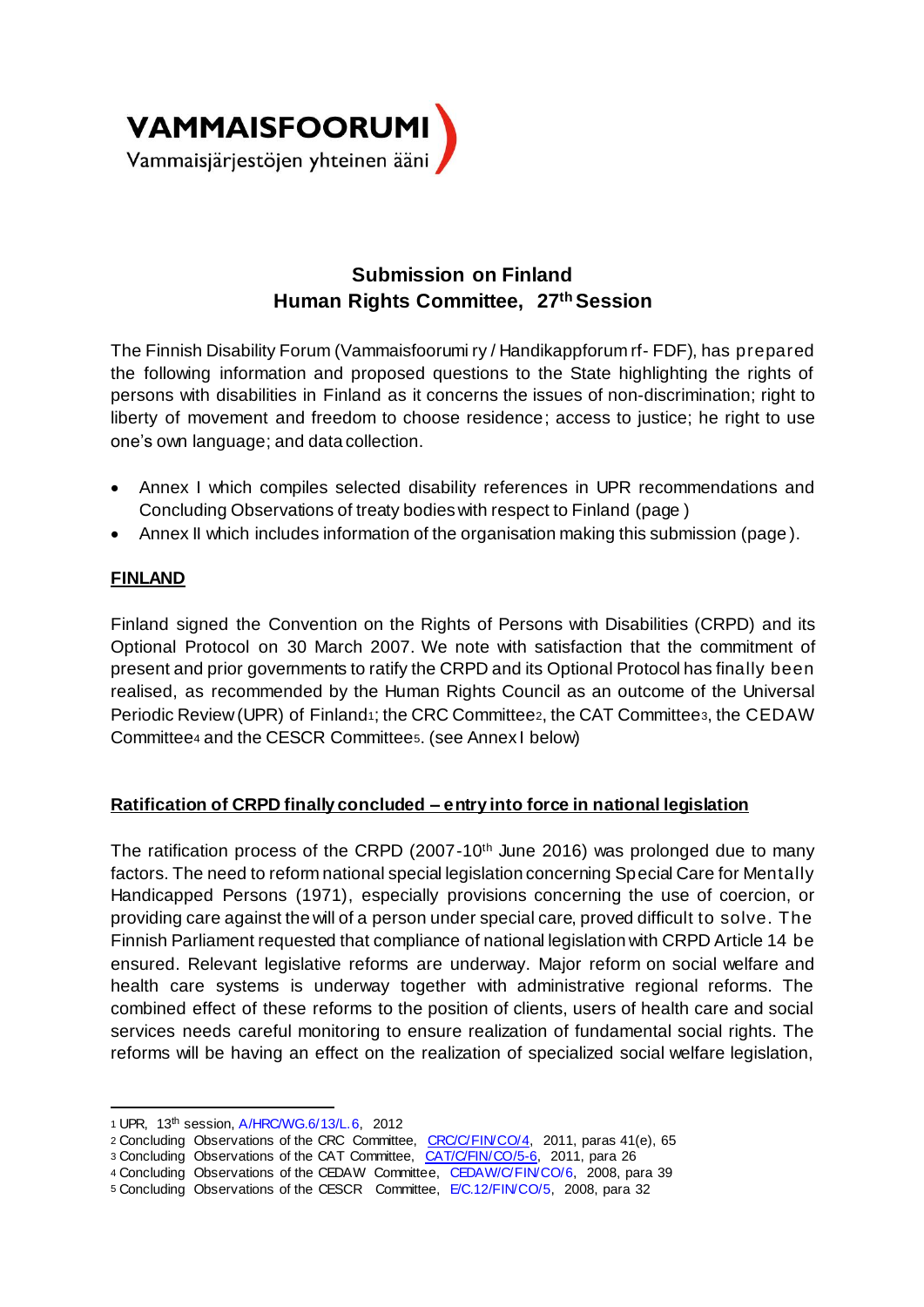including services and assistance for persons with disabilities. The general principles of CRPD must be fully taken into account in these reforms.

**A specific Government Disability Policy Programme, VAMPO – Finland's Disability Policy Programme (2010-2015), outlining the most important measures to be undertaken in the field of disability policy** was concluded in end of 2015. The final report highlighted that while some progress has been made in some areas, many others remained incomplete.<sup>6</sup> Full and effective implementation of the CRPD calls for a proactive policy programme. Due to the long delay in ratification and incorporation of CRPD into national legislation, the implementation and monitoring structures the CRPD requires are at early introduction phase.

Continuation of disability policy programming and action plans is necessary for effective implementation of CRPD obligations. Particularly, disability research and data collection among all actors, inclusive DPOs as full participants in the monitoring framework need to be effectively resourced.

The legislative framework of non-discrimination and equality on the grounds of disability has been strengthened through the changes introduced to the Non-Discrimination Act by the new Non-Discrimination Act (1325/2014, entry into force 1 January 2015). The extension of material scope of protection against disability discrimination so as to include access to goods and services was an important enhancement in terms of equal legal protection.

Due to delay in ratification, the early stage of implementation of CRPD, the preparation of first baseline report all highlight the clear and pressing need for **for more extensive and systematic data collection and research on the situation of persons with disabilities in Finland**, in particular their socio-economic status and living conditions but also concerning violence against women with disabilities. This is particularly urgent since the ratification of CRPD for Finland to be able to meet the reporting requirements. **The lack of data on persons with disabilities results in lack of effective policies and continuation of discrimination and marginalisation of persons with disabilities.**

**Data collection should be systematic in nature, and disaggregated on the basis of age, gender, disability, socio-economic status, ethnicity, and geographic location**. There is very little gender specific information on the status of disabled women and girls in Finland. The need to have baseline information and an extensive overview of the situation of all persons with disabilities, young and old, men and women, also persons with disabilities f rom minority backgrounds, underlines the urgency for disability research. There are several organizations, including Kela – Social Insurance Institution and the National Institute for Health and Welfare THL, whose mandates should be strengthened in this area. As a general remark, we would underline the very limited resources for disability related issues within the ministries and the National Institute for Health and Welfare. Organizations of persons with disabilities are able and willing to assist the very limited number of disability experts in the ministries, through dialogue and exchange of information. However, more experts are needed to cover the range of substantive issues on the rights of persons with disabilities.

<sup>1</sup> 6 A Strong Basis for Inclusion and Equality. Finland's Disability Policy Programme 2010–2015. Summary available in English.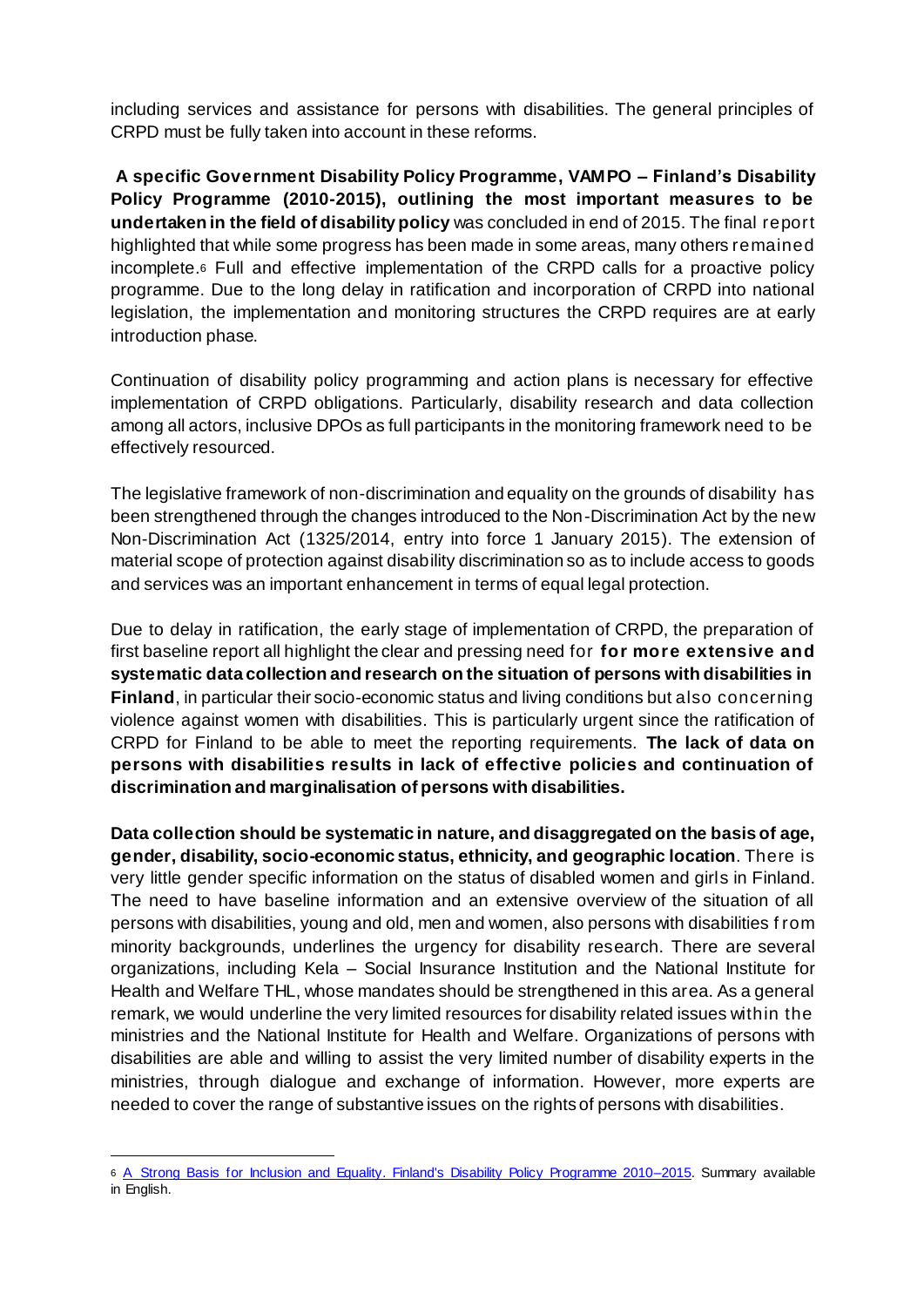#### **Reform of Non-Discrimination Legislation**

**Finnish legislation concerning equality is currently spread over a number of provisions, and is somewhat incoherent in nature and very difficult to grasp for citizens**. The Human Rights Councilz, the CRC Committees and the CAT Committees have also paid attention to this disparity in their recommendations and Concluding Observations. (see Annex II below)

While the *Non-Discrimination Act* does acknowledge the denial of reasonable accommodation as a form of indirect discrimination 10, the positive potential of this provision is stunted due to shortcomings in the way this Act is monitored. **Monitoring mechanisms and their personnel (e.g. The Non-Discrimination Ombudsman) have very limite d human resources considering the extension of mandate and scope of application** relative to disability. 11

On a positive note, as of 1 January 2010 **The Finnish Criminal Code does include an explicit mention of disability in several sections.**<sup>12</sup> However, **when persons face discrimination on the ground of their disability or on other prohibited grounds, they have no practical access to effective legal safeguards**. Cases are often not recognized as discriminatory by service providers, such as restaurants or stores, or even by investigative officers. Also, the possibility of taking a case to court as a civil lawsuit remains illusory for most persons in Finland – considering, for example, the risk of having to cover costs of both parties in case of loss, in particular for persons with disabilities who more likely to be unemployed with fewer financial resources. The system of legal aid is overburdened in Finland and cannot be seen as a solution to providing assistance in discrimination cases. Non-Discrimination Ombudsman and the Non-Discrimination and Equality Tribunal of Finland are new and aim to provide low threshold access to justice for victims. Their first year of operation has revealed pent-up demand for disability related discrimination. Their functioning has slowed due to cuts in financing and human resources. So far, only few cases of discrimination based on disability have been finalized.<sup>13</sup> Most recent case law includes decisions concerning denial of reasonable accommodation in education.

<sup>1</sup> 7 Universal Periodic Review, 13<sup>th</sup> session, Finland, A/HRC/WG.6/13/L.6, 2012

<sup>8</sup> Concluding Observations of the CRC Committee, CRC/C/FIN/CO/4, 2011, paras 25, 26

<sup>9</sup> Concluding Observations of the CAT Committee, CAT/C/FIN/CO/5-6, 2011, para 24

<sup>10</sup> Non-Discrimination Act 1325/2014 Section 5 -

<sup>11</sup> the Annual Report of the Non-Discrimination Ombudsman 2015, p10-15 (published in July 2016, available in Finnish or Sw edish) noted the relatively high number of cases involving disability as the ground of discrimination, brought to the attention of the Ombudsman Office, it w as 2<sup>nd</sup> most often referred as ground of all. Similar trend is noticeable in the cases brought to the Non-Discrimination and Equality Tribunal of Finland. (w ww.yvtltk.fi)

<sup>12</sup> The Criminal Code of Finland (39/1889, as amended by 13.11.2009/885, the amendment entered into force 1. January 2010). Chapter 11 Section 11 –

<sup>(</sup>unofficial translation of the Finnish text [Rikoslaki 19.12.1889/39]. Disability mentioned also in Chapter 11 Section 3 - Crime against humanity & Section 5 – Grounds increasing the punishment & Section 9 a – Torture & Section 11 – Discrimination, Chapter 17 Section 24 – Corporate criminal liability, Chapter 20 Section 1 – Rape, Section 4 Coercion into a sexual act, Section 5 - Sexual abuse, Chapter 24 Section 13, Chapter 25 Section 10, Chapter 47 Section 3 Work discrimination.

<sup>13</sup> First case w here denial of reasonable accommodation w as f ound against education provider. A deaf student w ho used sign language w as denied a place in private vocational education. This w as deemed an instance of unlaw ful discrimination. The education provider w as fined and monetary compensation aw arded for the student.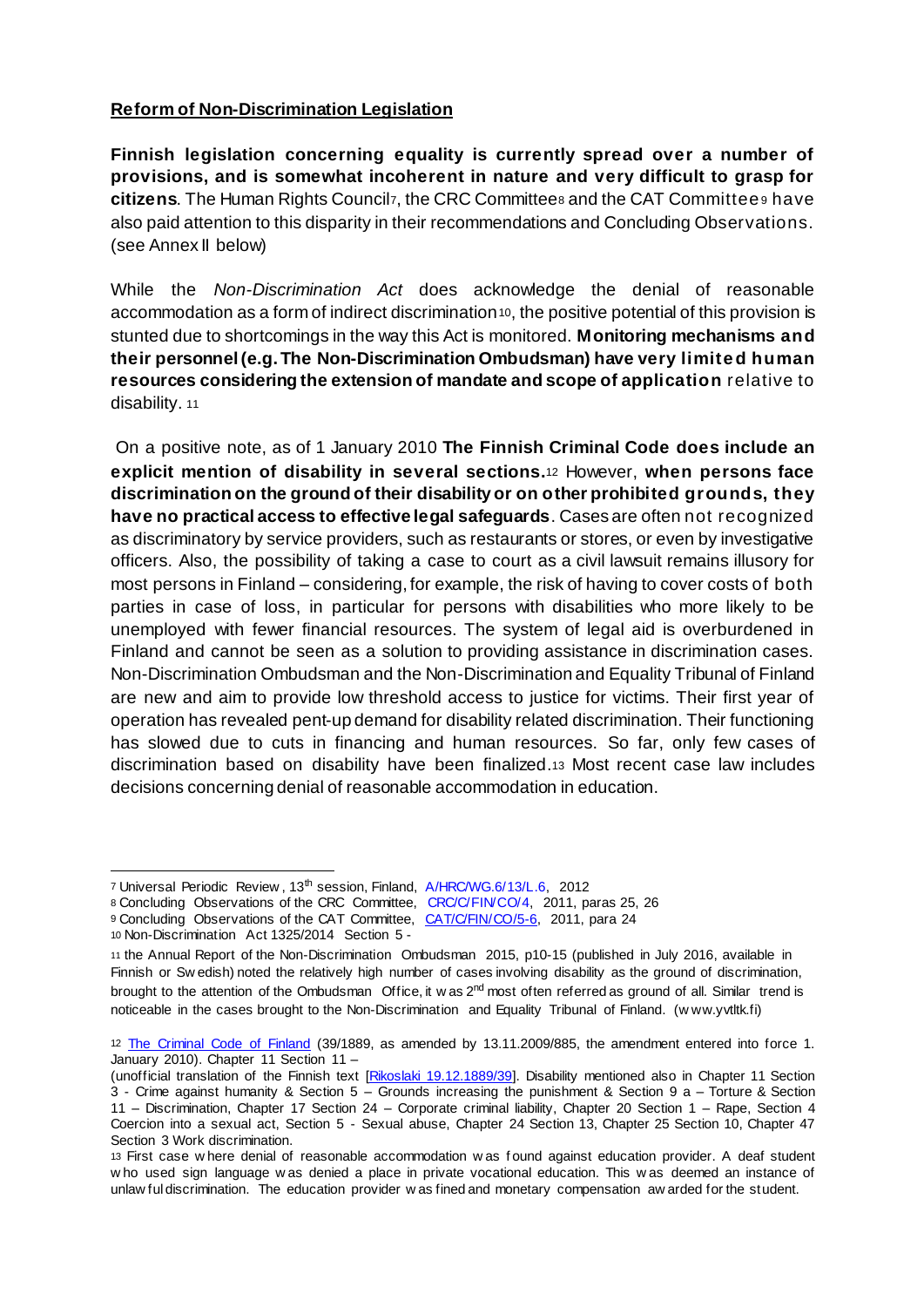### **Implementation and monitoring of CRPD – new structures initiated**

The ministerial focal point and the independent monitoring framework are constituted and have begun their operation. The framework does include representation of organisations of persons with disabilities as required by art 33 (3): a committee of rights of persons with disabilities. The committee's narrow mandate has raised concerns as to the efficacy and independence of the committee. Resource constraints pose a severe threat to effective implementation, in relation to measures and activities under Art 8 Awareness raising. CSOs and DPOs are facing severe cuts to their information activities, severely impacting their ability to raise awareness of the rights of persons with disabilities and, even more crucially their ability to fully participate in implementation as foreseen by art 33 (3).

# **Concern over continuity of human rights promotion**

The CSOs working for human rights have raised concerns over continuity and consistency of human rights promotion in Finland. Austerity related savings have seriously limited funding for government programmes promoting human rights and fundamental freedoms. The lack of continuity is evident in concrete institutional processes or mechanisms: National Action Plan for Human Rights; human rights education; assessment of fundamental and human rights in legislative processes.

# 1. National Action Plan for Human Rights

The Government of Finland is currently drafting its second National Action Plan on human rights. We are concerned that the National Action Plan will not be given at all; there are no specific human or other resources allocated for its implementation. We call the government to give necessary support for the this plan, including from the highest governmental level, and to provide necessary resources for the implementation.

2. Human rights assessment in legislative processes

No appropriate fundamental and human rights analysis has been carried out in recent legislative processes. Examples of this include legislation related to asylum seekers' rights, immigrants' rights, Sámi peoples' rights and to economic and social rights.

3. Human Rights education

Recommendations:

The Government should ensure that proper fundamental rights and human rights analysis is done in the early phase of legislative processes.

The on-going reform of social and health services must take into account existing analysis of potential negative implications for equality between different groups, and to the enjoyment of human rights.

- Non-governmental organisations, including human rights organisations, must be involved in legislative consultations and hearings with appropriate time frame.

The human rights situation of persons with disabilities in Finland has received legislative improvements, through new Non-Discrimination Act and new bodies mandated to implement and monitor the CRPD. The national framework and independent structures are in place.